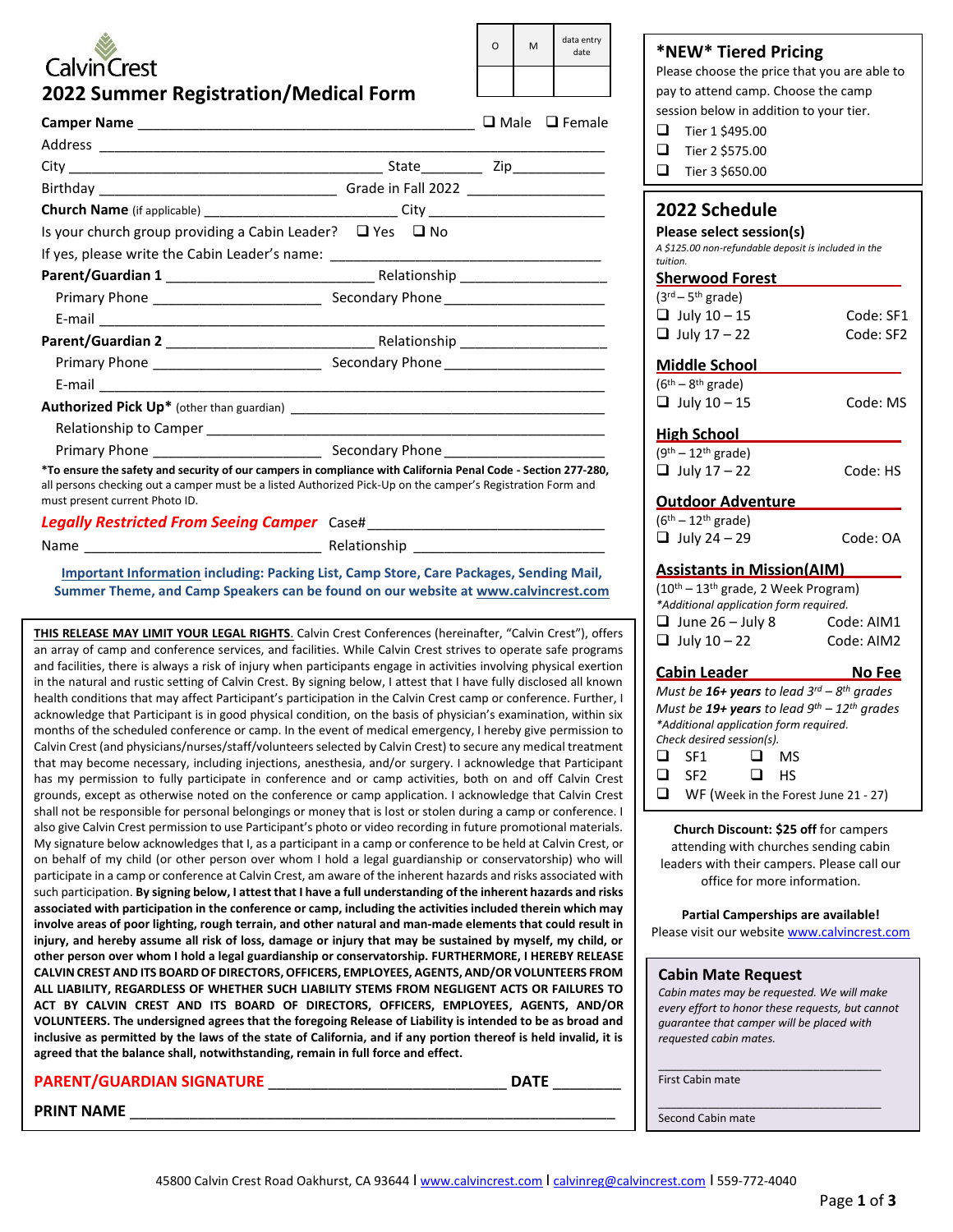# **Health Information**

The health and safety of each camper is important to us. This essential information allows us to best care for your camper. All information provided will be kept confidential. **Please attach a note with any additional health concerns.** Please notify camp if your child is exposed to any communicable disease during the two weeks prior to camp attendance. For campers with **asthma**, a rescue inhaler must be kept with them at all times. For life threatening **allergies**, please provide epi-pen. All prescription and non-prescription **medications** must be turned into the camp nurse at check-in. Prescription medications must be in the **original prescription package** and clearly labeled with the camper's name and dosage by the pharmacy. Non-prescription medications, including vitamins, must be in their original packaging and be labeled with the camper's name. **Weekly pill boxes will NOT be accepted.**

**EMERGENCY CONTACT:** *Please provide emergency contacts in the event that parents/guardians cannot be reached.*

| BASIC INFORMATION: Camper Height _________ Weight __________                                                                                                                                                                                                                                                                           |  |                                                               |  |
|----------------------------------------------------------------------------------------------------------------------------------------------------------------------------------------------------------------------------------------------------------------------------------------------------------------------------------------|--|---------------------------------------------------------------|--|
|                                                                                                                                                                                                                                                                                                                                        |  |                                                               |  |
| ALLERGIES: $Y \square N \square$ For life threatening allergies, please provide epi-pen.                                                                                                                                                                                                                                               |  |                                                               |  |
|                                                                                                                                                                                                                                                                                                                                        |  |                                                               |  |
|                                                                                                                                                                                                                                                                                                                                        |  |                                                               |  |
|                                                                                                                                                                                                                                                                                                                                        |  |                                                               |  |
|                                                                                                                                                                                                                                                                                                                                        |  |                                                               |  |
|                                                                                                                                                                                                                                                                                                                                        |  |                                                               |  |
| <b>DIETARY NEEDS:</b> $Y \square N \square$ We are able accommodate most vegetarian, vegan, gluten-free, and dairy-free diets.                                                                                                                                                                                                         |  |                                                               |  |
|                                                                                                                                                                                                                                                                                                                                        |  |                                                               |  |
|                                                                                                                                                                                                                                                                                                                                        |  |                                                               |  |
|                                                                                                                                                                                                                                                                                                                                        |  |                                                               |  |
|                                                                                                                                                                                                                                                                                                                                        |  |                                                               |  |
|                                                                                                                                                                                                                                                                                                                                        |  |                                                               |  |
|                                                                                                                                                                                                                                                                                                                                        |  |                                                               |  |
|                                                                                                                                                                                                                                                                                                                                        |  |                                                               |  |
|                                                                                                                                                                                                                                                                                                                                        |  |                                                               |  |
| <b>INSURANCE INFORMATION:</b> Is the camper covered by family medical/hospital insurance? $Y \square N \square$                                                                                                                                                                                                                        |  |                                                               |  |
|                                                                                                                                                                                                                                                                                                                                        |  |                                                               |  |
|                                                                                                                                                                                                                                                                                                                                        |  |                                                               |  |
|                                                                                                                                                                                                                                                                                                                                        |  |                                                               |  |
|                                                                                                                                                                                                                                                                                                                                        |  |                                                               |  |
|                                                                                                                                                                                                                                                                                                                                        |  |                                                               |  |
|                                                                                                                                                                                                                                                                                                                                        |  |                                                               |  |
|                                                                                                                                                                                                                                                                                                                                        |  |                                                               |  |
|                                                                                                                                                                                                                                                                                                                                        |  |                                                               |  |
|                                                                                                                                                                                                                                                                                                                                        |  | <u> 1989 - Johann Marie Barn, mars an t-Amerikaansk fersk</u> |  |
|                                                                                                                                                                                                                                                                                                                                        |  |                                                               |  |
|                                                                                                                                                                                                                                                                                                                                        |  |                                                               |  |
|                                                                                                                                                                                                                                                                                                                                        |  |                                                               |  |
| MEDICATIONS: Will the camper be taking prescription and/or non-prescription medication while at camp? Y □ N □ Review camp<br>instructions about required packaging found at the top of this page. Attach a separate sheet to list more medications.<br>Reason for taking ___________<br><b>Medication #2 Name</b><br>Reason for taking |  |                                                               |  |